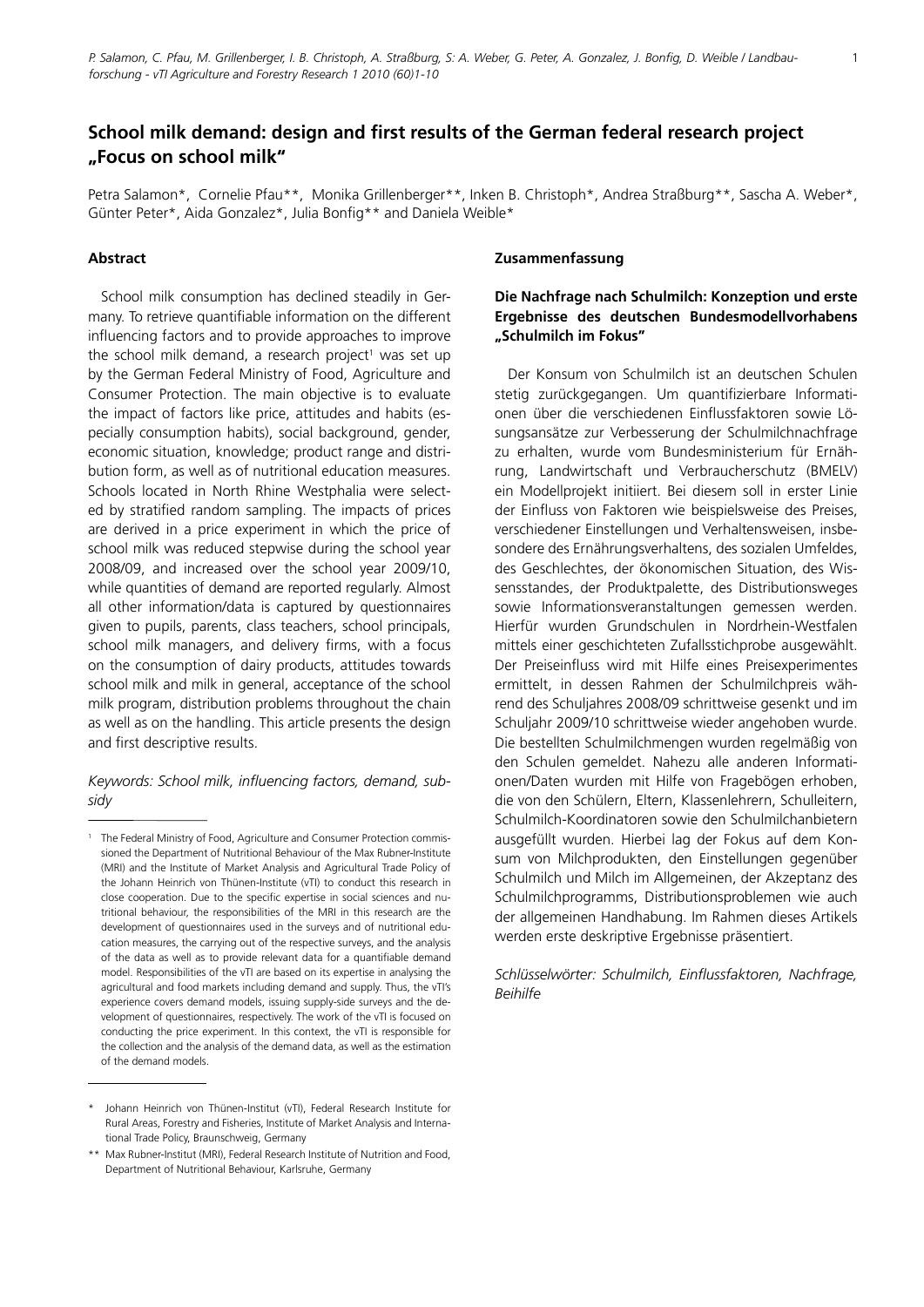# **1 Introduction**

A balanced diet is a basic need, especially for children. Dairy products are a part of such a diet (Heine 1999) due to the animal protein, vitamins and minerals they contain. School milk sales have a very long tradition because it is one way to cover the basic daily nutritional requirements of children. The present design was essentially established as a consumption aid by the European Union in 1972 (VO (EWG) No. 1080/77). The project had however, two additional objectives: on the one hand, it was a good tool for improving the nutritional situation of children; on the other hand it was an easy way to win new consumers. Today, the main intention is to encourage the consumption of dairy products. Therefore, all children visiting a nursery school, or a primary or secondary school, are entitled to receive a maximum quantity of 250 ml of subsidized school milk or milk equivalents per school day. Subsidized prices of school milk follow a maximum price policy. In Germany, maximum prices are fixed by the federal states and, in return, distributing firms are granted a subsidy in compliance with some regulations. Since 1993, the school milk subsidy was reduced to its current level of 18.15 cents per kg. Declining shares of school milk demand accompanied this reduction. At present, 300,000 tonnes of milk equivalents are consumed within the framework of the EU's school milk programme, of which 41,000 tonnes are consumed by German children.

Manifold are the reasons for the decline in milk consumption. The attitudes of parents and children towards milk and milk products, their preferences and tastes, their habits towards a healthy diet, changing eating habits and preferences are discussed. But also the adequate packaging, waste or school's problems in handling the milk are mentioned. Declining numbers of dairy firms engaged in producing the school milk supply have made school milk less accessible, since the less profitable school milk production line could not always be retained within the concentration process of the German dairy industry. In addition, the product range of school milk is limited. Financial pressure has reduced the technical staff at schools over time, thus causing a decline in the number of people who are willing to distribute and sell school milk.

### **2 Aim and research question**

The demand for school milk is affected by agents taking part in the school milk chain (compare Figure 1): the child drinking or refusing school milk, its parents, the school with its principal, the teachers, and the school milk manager, the dairy industry and, last but not least, the state. Involved decision-making units (also called agents) have different interests in school milk; they also differ in their attitudes towards and their knowledge of the product. Just as with other products, they are able to influence production, distribution and consumption in various ways and with different impact, and they also interact. Until now, the strength of interaction is mostly just discussed but rarely proven and quantifiable information on interactions is also lacking.



Figure 1: Agents influencing school milk demand

Scientific literature regarding school milk is rather limited. In Germany, two studies have been conducted and reported so far. Wietbrauck (1976) investigated the factors for decreasing school milk consumption with the objective of a proposal for school milk systems that keep school milk consumption at a higher level. The study concludes that school milk consumption can be influenced by the product range at schools, the milk temperature and marketing measures of dairies, of the government and other organisations. Later on, Weindlmaier and Fallscheer (1997) analyzed the organisation and cost of school milk marketing in Germany as well as the attitudes of school personnel and pupils regarding school milk. Several problems have been detected: a complicated school milk subsidy scheme, high cost related to school milk production and distribution, higher margins for other products sold at schools, steadily decreasing number of adults to organize the selling of school milk products.

However, those findings are quite outdated and since then demand has declined further. Thus, the aim of this project is to identify factors which influence school milk demand. As an important driver, consumer prices, determined for the most part by the state, must be taken into account. Other likely determinants to be examined are nutrition education, socio-economic status and location (rural/urban area). Further potential impact factors are to be selected and their influence is to be explored in order to gain data for the development of a quantifiable demand model.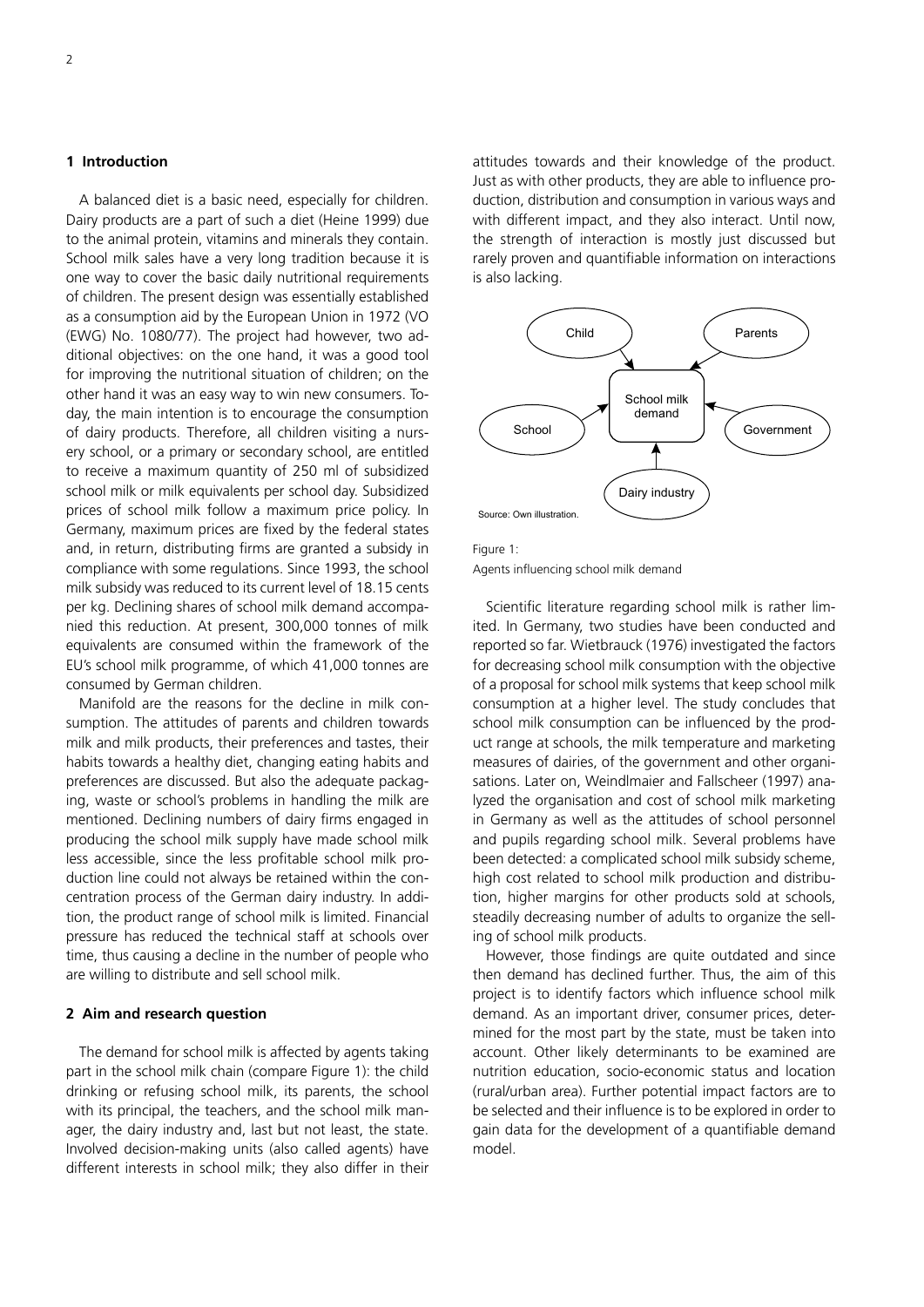To retrieve current data on influencing factors on school milk demand along the school milk chain, the German Federal Ministry of Food, Agriculture and Consumer Protection set up a project "Focus on school milk" in North Rhine Westphalia, in cooperation with the Ministry of the Environment and Conservation, Agriculture and Consumer Protection of North Rhine Westphalia. Results hereof should be a base for developing future school milk policies.

The project is divided into a main project conducted in North Rhine Westphalia, and into several satellite projects also including other German federal states or Germany as a whole. This article will only address the main project. Primary schools were included in the main project, divided into two different samples: (1) a 'classes' sample' providing data on demand at the class level and (2) a 'pupils' sample' with data on demand and other data such as nutritional behaviour and attitudes at individual level. All data collection at schools is restricted to class levels two, three and four.

The paper is structured as follows: first, a general description of the project is given, including the price experiment conducted and different samples drawn to compile the relevant data. Then, in section four some selected first descriptive findings based on the analysis of the first three, respectively, four, price steps in school year 2008/09 are shown. A final section provides a summary and some preliminary conclusions.

### **3 General design of the research project**

### *3.1 Price Experiment*

The main project includes a price experiment allowing for a quantification of price, respectively subsidy effects, on school milk demand. Prices were standardised in Price Step 1 and then reduced in three additional price steps in school year 2008/09 and are increased in two price steps in the pupils' sample or in three steps in the classes' sample, respectively, to again reach the original price level in Price Step 8 in school year 2009/10. In the participating schools, the price of school milk (250ml) was gradually reduced during school year 2008/09 from  $35 \text{ cts}^{2,3}$  (Price Step 1) to 25 cts (Price Step 2) and 15 cts (Price Step 3) to 0 cts (Price Step 4). Prices were increased again during the school year 2009/10 as shown in Figure 2. To prevent strategic behaviour, those price steps were not announced in advance.



#### Figure 2:

Prices of school milk during the price experiment

<sup>2</sup> Euro cents.

<sup>3</sup> Price of non-flavoured school milk was 30 cts/250 ml. From the second to the seventh price steps, pure and flavoured milk are charged for the same price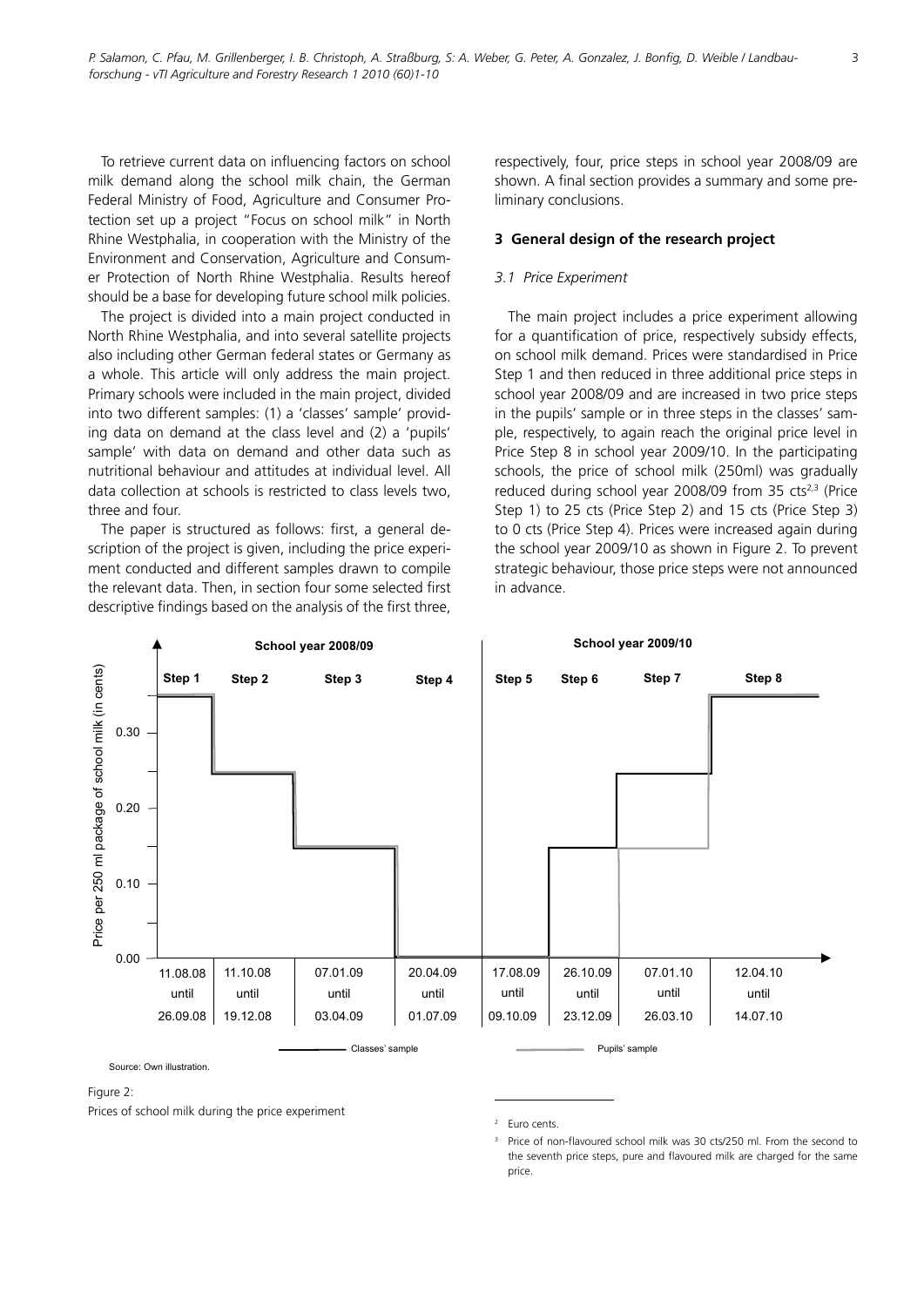4

During the school year 2008/09, participating schools periodically reported school milk quantities ordered at class (classes' sample) or individual level (pupils' sample). However, in the following school year 2009/10, only information at school level was compiled comprising all classes of the school regarded. Demand was differentiated by flavours. As additional demand information, data on class sizes, gender, and immigration background share, population size of the town and the socioeconomic status of the district was collected. Socioeconomic status acknowledges that the social burden (share of people with immigration background, of unemployed persons, as well as persons requiring social welfare assistance or the share of apartments in residential houses) in each district may differ.

### *3.2 Samples*

Sampling units for this project were primary schools chosen from the total set of all primary schools in North Rhine Westphalia.<sup>4</sup> The sample was drawn randomly in a multi-stage sampling procedure taking different strata into account. As characteristics of the stages in that process the socioeconomic status of the district derived from the spending on welfare aid at county level, the share of pupils with a migration background and former participation or non-participation in the EU school milk programme were considered. However, participation in the price experiment and the related surveys were optional. The pupils' sample was drawn in a first step.

### *3.2.1 Pupils' Sample*

Three draws were necessary to reach the desired amount of schools. First, 125 schools were contacted, in a second draw 59 schools, and in the third draw, 102 schools. Ultimately, 116 schools agreed to participate. 112 of those schools sent back the basic data about the different classes within the schools. 108 submitted complete school milk orders for the school year 2008/2009. Approximately 17,700 pupils in class levels two, three and four are covered in the project.

The application of self-administered questionnaires was chosen to gain data for variables included in the demand model as well as to identify additional driving factors on school milk demand. As children have a considerable purchasing power and also increasing influence on purchasing behaviour at family level, the questioning of children was found to be of great importance (Barlovic 1999). The restriction to class levels two, three and four was due to the pupils' lack of reading and writing abilities in class

one. Different questionnaires were developed for pupils, their parents, class teachers, the school principals and the school milk managers. In general, the questionnaires contained questions on nutritional behaviour, consumption preferences, attitudes towards healthy nutrition, milk and school milk, ideas about the school milk programme (promoters and barriers) and suggestions for improvement, knowledge about nutrition and milk as well as socioeconomic indicators.



Figure 3:

Participation of schools and available demand data in the pupils' sample

Questionnaires for school personnel (school principals and school milk managers) additionally contained questions on food, meals and specifically milk offered at the schools, organisation of the school milk distribution, decisions on the product range, attitudes towards milk and school milk and educational offerings on nutrition and milk by the school.

Questions were either developed specifically for this survey or used from other surveys, such as the German Health Interview and Examination Survey for Children and Adolescents (Kurth 2007). To examine attitudes, all respondents except children, were requested to rank statements from "totally disagree" to "totally agree" using a five-point Likert scale. All questionnaires underwent pretesting. Moreover informational letters were developed explaining this research. The survey procedures included information on the protection of data privacy. The parents' written consent was obtained prior to interviewing the pupils. Questionnaires, letters and forms of parents' consent were also provided in Turkish.

Data collection took place in the beginning of the school year 2008/09 and was conducted by 33 trained interviewers. The interviewers recruited were nutrition professionals with additional experience in dealing with school classes. They also completed a special training for this research. Depending on the number of classes in the respective

<sup>4</sup> 3,392 primary schools with 737,455 pupils.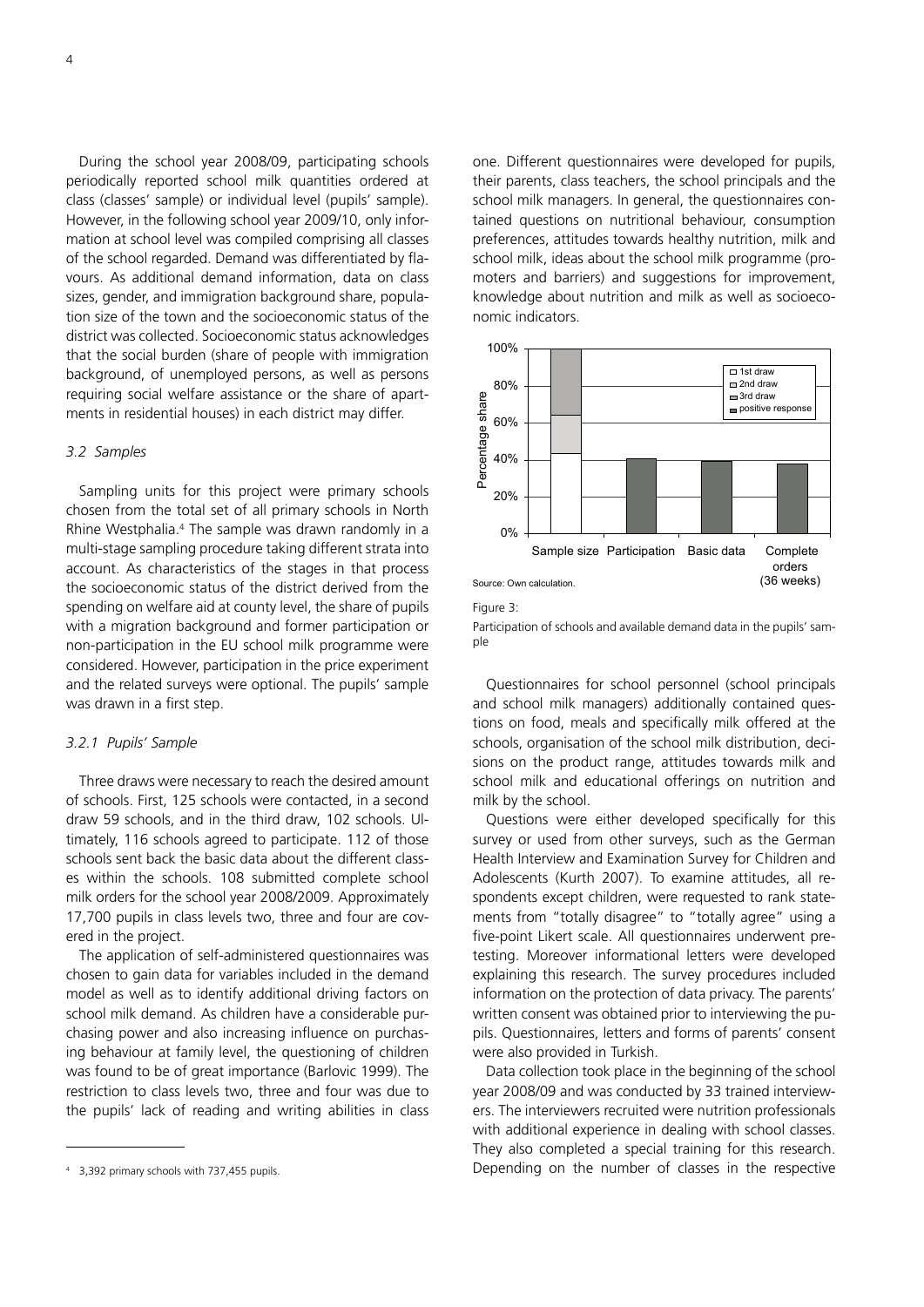schools, the interviewers were responsible for three to six schools in different districts. In each school data collection was initiated with an informational meeting with school personnel. Interviewers were also in charge of distributing information material and questionnaires to the interviewees, including the collecting of completed questionnaires and their return to the project leaders. These interviewers assisted the pupils in filling out the questionnaires in the classroom, explained questions and guided the children through the questionnaires. Interviews quality checks were carried out randomly.

The response rates to questionnaires ranged from 64 % to 97 %, depending on the different groups questioned (see Figure 4). Response rates assumed for estimating sample size are exceeded.



Figure 4:

Response rates of questionnaires of the different groups in the pupils' sample

# *3.2.2 Classes' sample*

Two draws of 475 and 207 schools, respectively, were necessary to reach the desired amount of schools within the classes' sample. A total of 26 consolidated schools were added in the beginning of the school year 2008/09. The reasons for that were billing problems of dairy firms, if a school participated but its consolidated partner did not. Finally, the classes' sample consisted of 373 schools of which 348 delivered the basic data. 340 of them submitted complete school milk orders for the school year 2008/09. The questionnaires were filled out by 320 school principals and 326 school milk managers. After a validation process, a sum of approximately 2,800 classes was analyzed.





Participation of schools and available demand data in the classes' sample

# *3.3 Data on deliveries at school level*

Due to practical reasons, participating schools themselves no longer reported data on school milk quantities ordered in the school year 2009/10. Instead, only data on school milk quantities delivered at the school level was made available on a monthly basis, either by respective firms, or if impossible, by the auditing agency of the school milk subsidy<sup>5</sup>. This data source has its limitations as no individual or class data are gained. Furthermore, pooled data on school basis derived from the pupils' and the classes' samples are not comparable as first classes and combined classes were not covered in those samples and, sometimes school milk managers ordered some surplus amounts to improve handling. Due to these limitations, the set of data cannot be combined with the pupil and classes' sample. The data is compiled for school year 2008/09 (Price Steps 1 to 4) and for school year 2009/10 (Price Steps 5 to 8), respectively. This data comprises only a restricted set of information, but nevertheless some limited analysis on price impacts is feasible.

Altogether, information from 12 school milk suppliers is available, classified according to the distribution scheme into manufacturing dairies, milk producers and distributing firms (see Table 1). It should be mentioned that not all of the data delivered by these firms could be related to the classes' or the pupils' sample. In total, the observed firms could potentially provide 112,259 pupils with school

<sup>5</sup> Landesamt für Natur, Umwelt und Verbraucherschutz Nordrhein-Westfalen.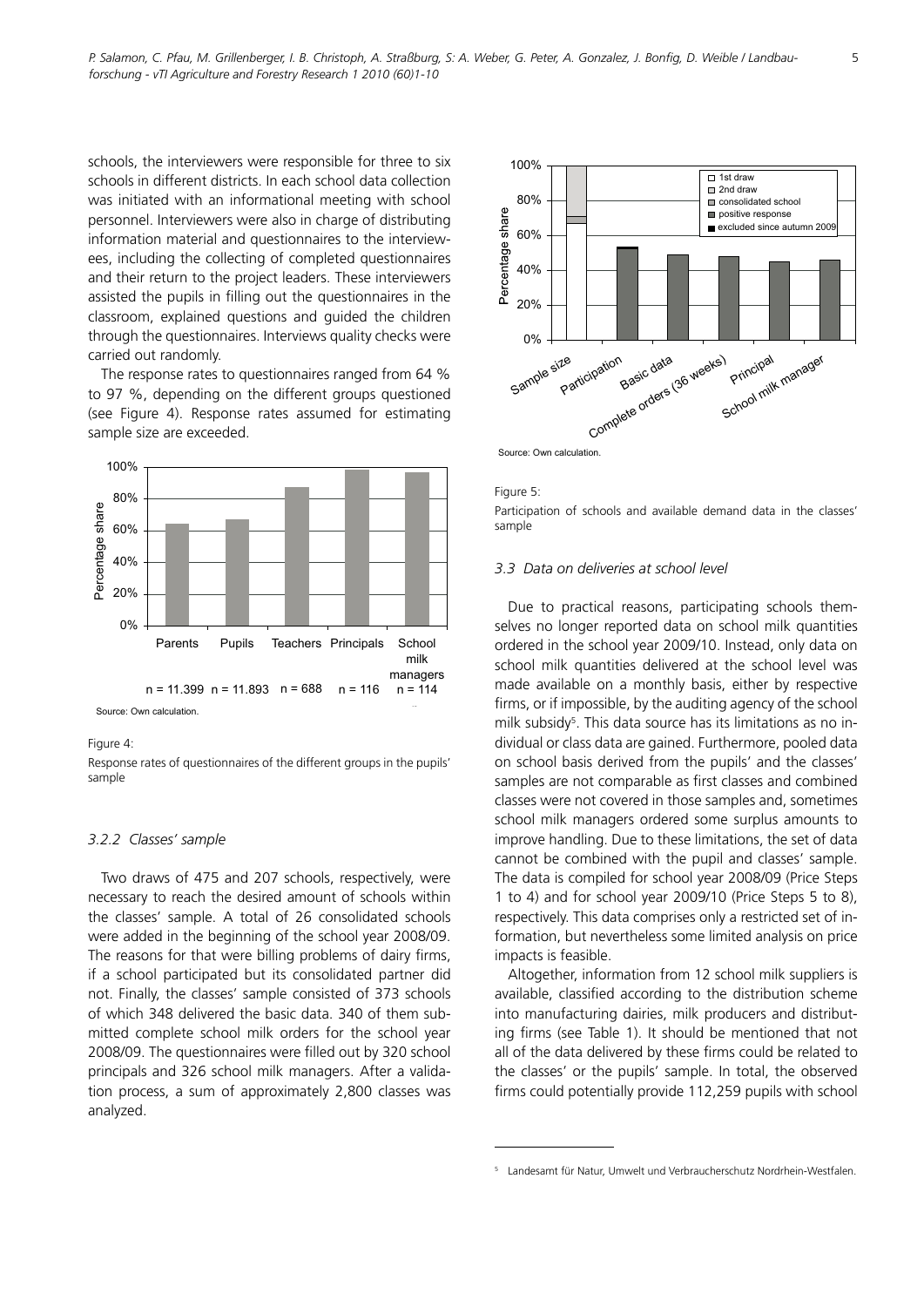milk, whereas most pupils (91.4 percent) could receive their school milk from a manufacturing dairy. Direct sales by milk producer cover 7.4 percent of pupils.

#### Table  $1$ :

School milk delivery firms and number of delivered schools and pupils

| Type of firm             | Number of<br>schools<br>delivered | Number of<br>allocated<br>schools | Number of<br>pupils<br>supplied |
|--------------------------|-----------------------------------|-----------------------------------|---------------------------------|
| Manufacturing<br>dairies | 459                               | 447                               | 102,605                         |
| Milk producers           | 36                                | 35                                | 8,296                           |
| Distributing firms       | 5                                 | 5                                 | 1,358                           |
| Total                    | 500                               | 487                               | 112,259                         |
| Source: Own calculation. |                                   |                                   |                                 |

### *3.4 Nutritional education measure*

As a potential influencing factor on school milk demand, a nutritional education measure carried out in schools by "LandFrauen"<sup>6</sup> (women who live in rural areas, are engaged in communal work and had passed a specific teaching training) was included in this study. The content of the nutritional education measure within the framework of this project was based on teaching units carried out by LandFrauen throughout North Rhine Westphalia prior to the project. The teaching units were carried out once in each school class in school year 2008/09 and equally distributed over the first four price steps. A control group was included in which teaching units were not carried out. This study design allows the comparison of children participating in the teaching units with children not participating and the examination of the impact of the teaching units on school milk demand at different price levels. Based on the random sampling, 88 schools participated in the nutritional education measure (22 in each price step) and 22 schools in the control group without teaching units.

The teaching units focussed on a school breakfast with an emphasis on milk using specific teaching material. Similar types of teaching units are also carried out in other German federal states, which make a transfer of results possible. The teaching units that are usually carried out by the LandFrauen in individual ways with differing core areas were standardised for the project and an outline of the teaching unit developed. The main topics of the teaching units cover some basics on nutrition and the importance of breakfast, and mention of the main food groups must also be included. After a theoretical part, the pupils produced butter on their own and consumed a healthy self-prepared

breakfast composed of bread, fruit and fresh vegetables. With the meal, fresh milk (1.5 % fat) was served and, additionally, for children who did not like milk, water was provided. The duration of the teaching unit was approx. 100 minutes and was scheduled for the first two school lessons to ensure that children were able to have a joint breakfast during the following school break. In order to examine the impact of the teaching units, a second written interview was carried out at the end of the school year. The questionnaire included questions on the teaching units themselves and repeated questions of the first questionnaire to examine a potential change in knowledge and attitudes. The first interviews were carried out prior to any teaching unit and before any change in school milk price, whereas the second interviews were conducted after the teaching units.

### **4 First descriptive findings**

Preliminary results describing the data attained during the first school year 2008/09 are drafted in the following section. The data collection and data processing are still ongoing. Therefore this chapter presents data at the school level reported by the delivery firms covering the Price Steps 1 to 4 and data at class level of the classes' sample, comprising Price Steps 1 to 3. Data from the pupils' sample is not available, yet. More detailed data analysis, including outcome of the pupils' sample as well as estimation results of main influencing factors, will be provided at a later stage. Nevertheless, the analysis already conducted provides first insights.

### *4.1 Findings based on school level data*

As already mentioned this sample includes aggregated school level data of first class levels and combined classes. Thus the outcome is not comparable with analysis based on data at the more detailed pupils' and classes' sample reported directly, by but will give some overall indications on the main effects.

The results show that the price charged is one of the main drivers in school milk consumption (see Figure 6). In the first price step, the mean consumption was 0.30 packages per pupil and school day, or in other words, on average 30 percent of all pupils demanded school milk at that price. When the price was reduced to 25 cts for all products, the mean consumption share increased to 39 percent. A further price reduction in the third price step caused no additional growth in consumption, which is unexpected at first sight. According to rational consumer behaviour, an increase in demand should be observed. Therefore, other factors might overcompensate price impacts und lead to a stagnation of the school milk demand.

<sup>6</sup> English translation: The Farm Wives' Association.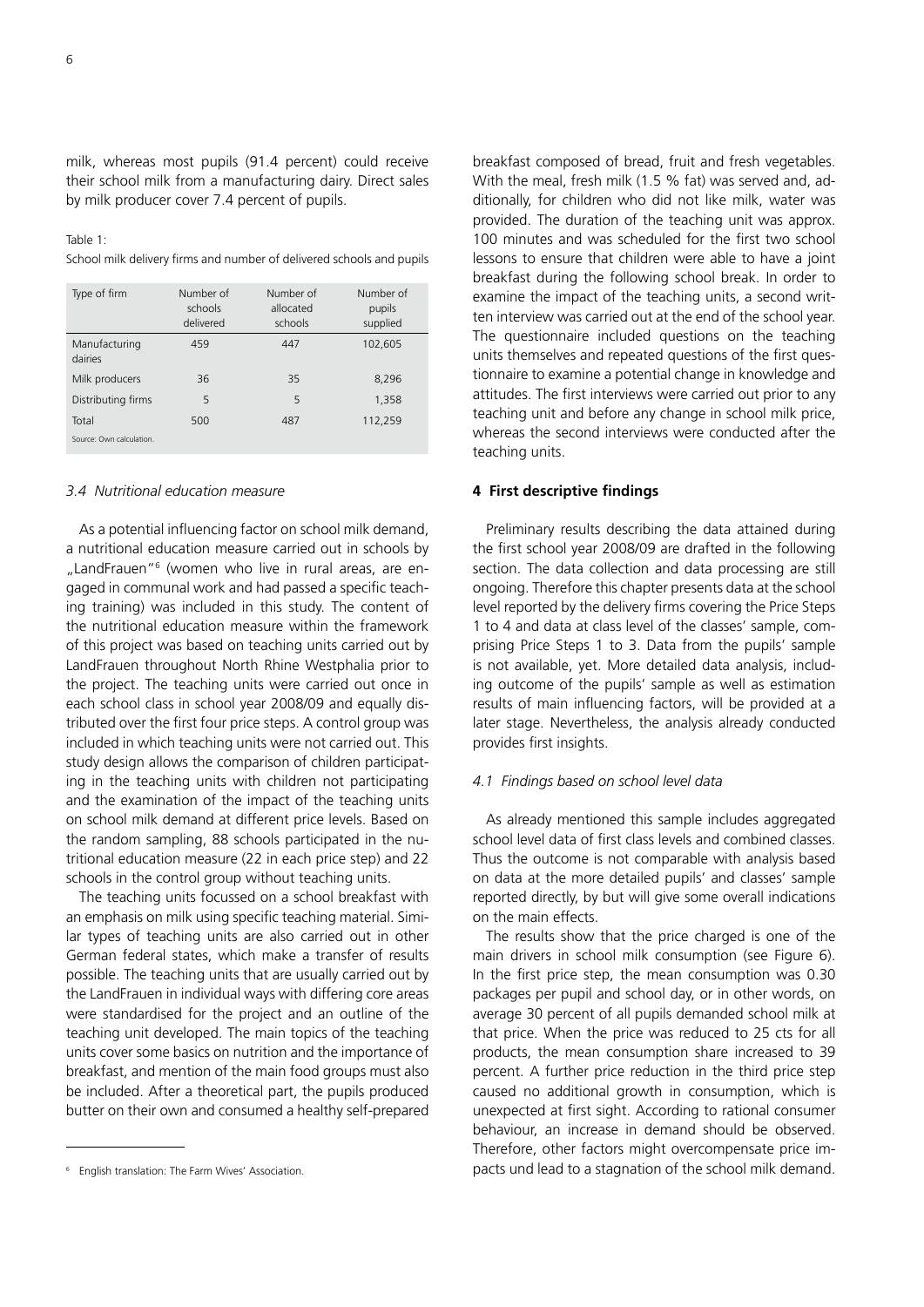Because the third price period extends from January to the beginning of April, a seasonal influence is easily conceivable. More importantly, milk consumer prices were revised downwards after a maximum in 2007/08. But a detailed analysis will only become available with the analysis of the pupils' sample. When school milk was distributed for free, the mean consumption skyrockets to 73 percent, i.e., a 87 percent increase compared to the third price step. With milk free of charge, almost three-quarters of pupils are interested in school milk.

In general, consumers differ in their preferences, which might well be expected in the case of pupils, too. Therefore pupils may be grouped according to different school milk flavours. However, not all data allow differentiations in the quantities delivered by flavour, and thus only a distinction between unflavoured and flavoured milk is possible (see Figure 7). It is apparent that unflavoured milk is demanded by a minority only. Average school milk consumption of pure milk was only 3.8 percent at the first price step, remaining almost constant at the following steps, and only in Price Step 4 does the share of unflavoured milk consumption increase to 8.1 percent. In contrast, the consumption share of flavoured milk was 26.5 percent at Price Step 1, and increased to 64.7 percent in the last observed price step.



Figure 6:

School milk consumption – school level data



Source: Own calculation.

#### Figure 7:

Trend in school milk consumption differentiated by variety of milk – school level data



#### Figure 8:

Trend in school milk consumption differentiated by social index – school level data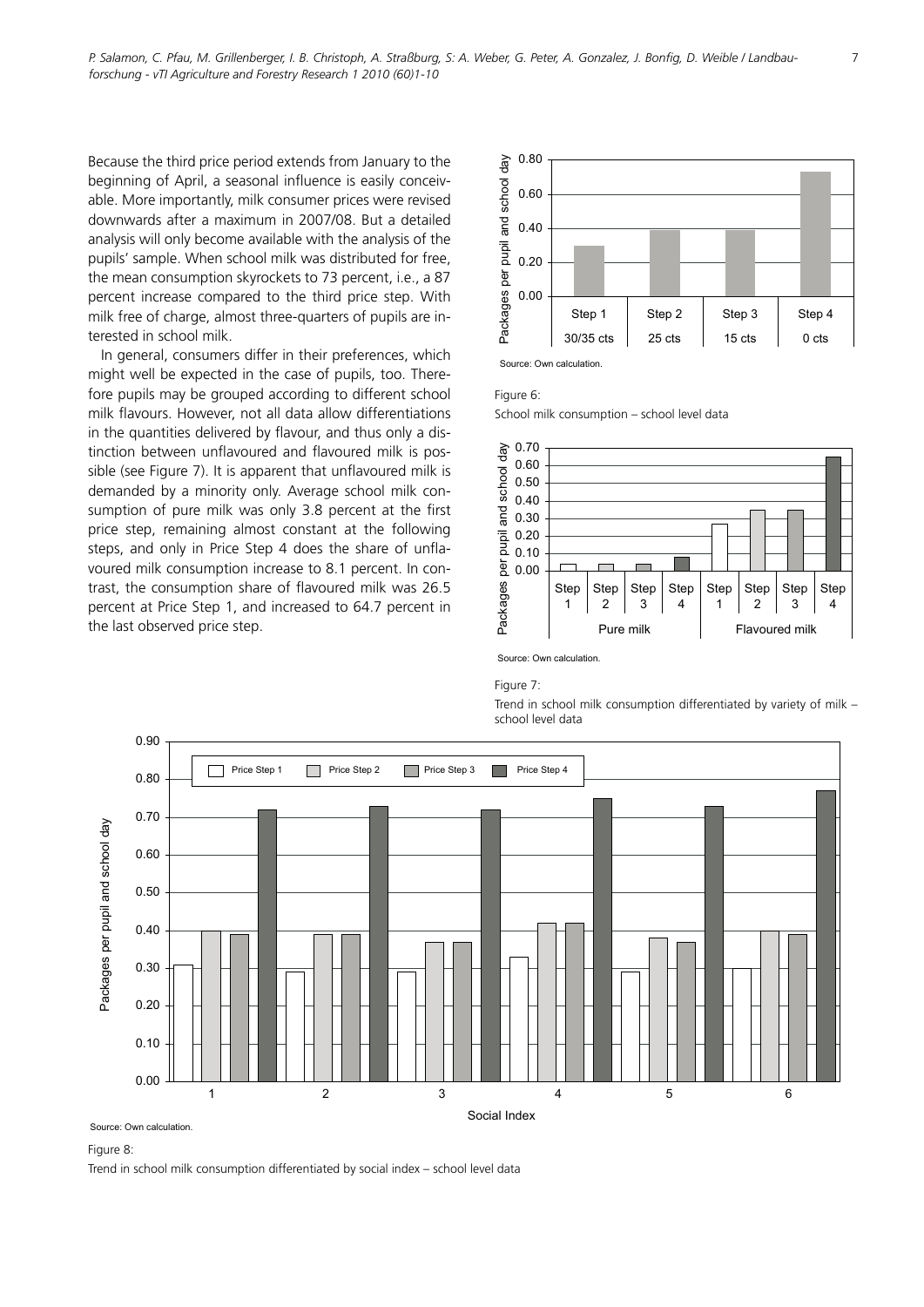Not only individual preferences but also other economic factors beyond prices might have an impact on demanded quantities. Considering social burden at the county level as a socioeconomic indicator, our results show that school milk demand is dependent on the social economic environment a school is located in, see Figure 8. At Index Level 1 the social burden is the lowest, and at Index Level 6 is the highest. In the first price step (see white columns in Figure 8), some differences in school milk consumption per pupil can already be observed. The highest consumption of 0.33 packages per pupil and school day is shown in Level 4 of the social index, which is just below the medium of the social environment. But when price reductions are taken into account, the core message is that pupils in the weakest social districts benefit most if school milk is contributed free of charge.

### *4.2 Findings based on classes' sample data*

The outcome of this section is based on the classes' sample data which are not directly comparable to the school level data as already described above. Furthermore, this data sample includes only the first three price steps of the experiment. The results, however, are much more differentiated, as additional information is available at the level of classes.

At the initial price level, an average of 32 percent of pupils in classes 2, 3 and 4 consumed school milk (see Figure 9), which is a higher average consumption than derived on school level data, see Figure 6. This figure increased by 16 percent to 37 percent as the price of one package school milk was reduced to 25 cents which is lower than average school level data. In Price Step 3, with a price reduction to 15 cts per package, 39 percent of pupils consumed milk at school, almost the same outcome compared with results achieved at school level.



Source: Own calculation.

Figure 9: School milk consumption – classes' sample data

Consumption depends on consumer preferences, and pupils' milk products demand is no exception. Therefore average consumption differs between the milk flavours offered (see Figure 10). The allocation shows that flavoured milk products contribute most to school milk consumption, with chocolate-flavour the most popular. Thus, approximately 20 percent of pupils demanded chocolate-flavour. In contrast, only 4 percent of pupils drank unflavoured milk, a share comparable to the results based on the school level data. The other flavours like vanilla and strawberry exhibit similar consumption shares over time as pure milk. Along the different price steps the biggest increases could be observed for chocolate-flavour.



Source: Own calculation.

### Figure 10:

Trend of school milk consumption differentiated by variety of milk  $$ classes' sample data

For this project, special attention has been drawn to a possible urban-rural division in school milk demand. A first indication can be derived by comparing the size of towns where the selected schools are located. For this purpose all communities were ordered by size and subdivided into four quartiles. The first quartile summarises the smallest communities, whereas the fourth quartile includes the largest towns. The results reveal a slightly higher share of school milk consuming pupils in larger cities  $(4<sup>th</sup>$  quartile) compared with the  $1<sup>st</sup>$  quartile (see Figure 11). However, this finding requires further considerations as the impact on demand may also stem from income differences.

Consumption is not only affected by preferences, there is also an influence of age; however, pupils' age was not captured by the data compiled in the classes' sample. Although pupils in a class may be of slightly different ages, the class levels might be used as a proxy for the age. As Figure 12 shows, pupils at higher levels consumed at each price step less than younger pupils. The greatest difference in consumption share is between Class Level 2 and Class Level 4 at price step 1. In total, 40 percent of pupils in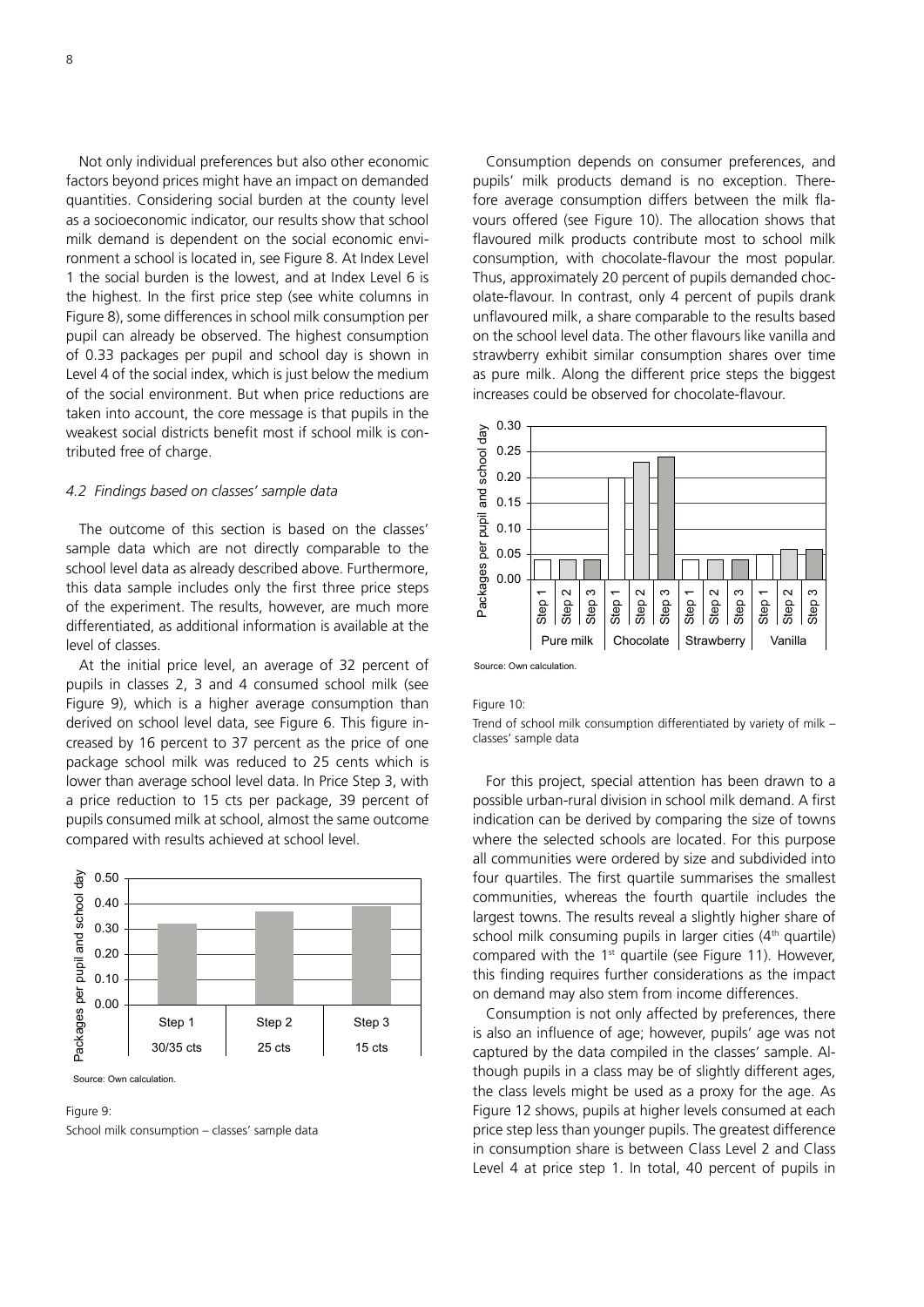

#### Figure 11:

Trend in school milk consumption differentiated by town size - classes' sample data

the second school level demand school milk on average at Price Step 1, whereas the corresponding consumer share of the fourth class level year is 25 percent only. With lower prices the impact of the class level becomes smaller, but still remains significant. At Price Step 3 the absolute difference between Class Level two and Class Level four was reduced to 0.11 packages per pupil compared to 0.15 in Price Step 1.



Source: Own calculation.

### Figure 12:

Trend in school milk consumption differentiated by class year – classes' sample data

Gender differences prove to have an additional influence on school milk demand. In the literature it is often mentioned, that boys show a higher demand for milk and milk products than girls (Mensink et al. 2007). The results in the classes' sample confirm this hypothesis. The consumer share is higher in those classes having a higher proportion of boys (see Steps 1 to 3 in the subsample with > 50 % boys in Figure 13).



Figure 13: Trend in school milk consumption differentiated by boys' share – classes' sample data